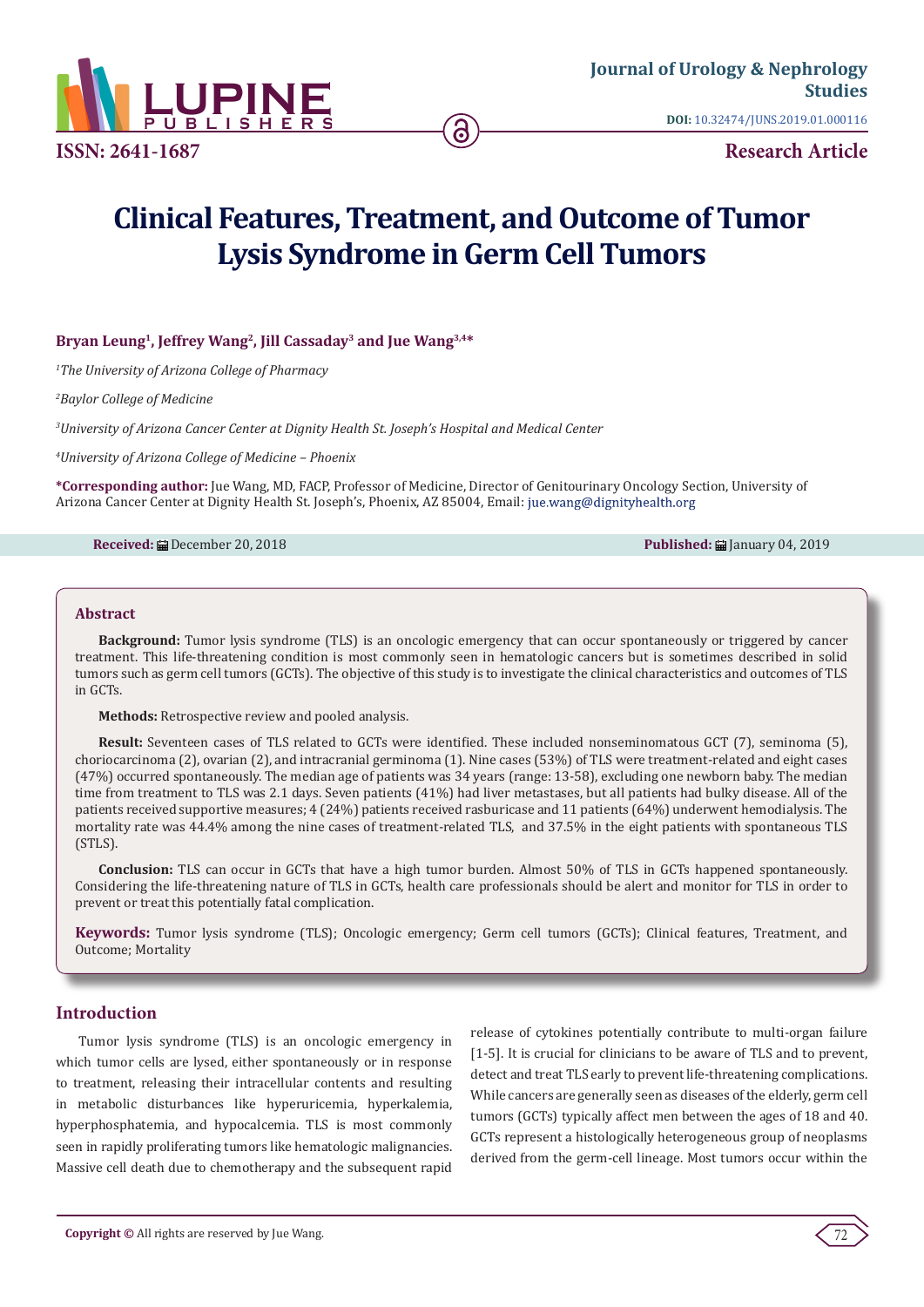gonads; ∼5% of GCTs develop at extragonadal locations along the midline of the body [6,7]. GCTs are highly proliferative and sensitive to chemotherapy. Even in patients with metastatic disease, cure rates of 80% can be achieved with multi-agent, cisplatin (CDDP) based combination chemotherapy [7]. As germ-cell tumors are among the fastest growing solid tumors [8] and show an exquisite response to combination chemotherapy, it is not surprising that GCTs are among the few types of solid tumor that have high a risk of TLS. TLS has been noted particularly in patients with bulky disease and highly elevated tumor markers, sometimes showing a fatal outcome [9,10]. Currently, there is limited information on the incidence, clinical presentation and outcome of TLS in GCTs. The objective of this case series was to analyze the published case studies on the clinical characteristics, management and results of TLS in patients diagnosed with GCTs.

## **Methods**

#### **Literature Search Strategy**

Systematic review of the literature was performed by searching PubMed for "germ cell tumor", "testicular cancer", "ovarian cancer", and "tumor lysis syndrome". The identified case studies were reviewed [11-22].

#### **Data Collection and Statistical Analysis**

Information regarding the patient (patient age at diagnosis, presentation and comorbidities), the tumor (symptoms, histology), tumor markers (serum alpha fetoprotein, beta-human chorionic gonadotropin, and lactate dehydrogenase), treatment modalities (chemotherapy), treatment response and outcomes (survival, death) were recorded, when available. Descriptive statistics, such as frequency counts, medians, and ranges, were used to characterize the pooled sample.

## **Results**

Seventeen publications of TLS (nine cases of treatment-related and eight cases of spontaneous tumor lysis syndrome [STLS]) were identified. The demographic feature, clinicopathologic features and survival outcomes of 17 cases of TLS in GCT were summarized in Table 1. The median age of patients was 34 years (range: 13-58), excluding the one newborn baby. Male to female ratio was 12:5. The majority of cases were nonseminomatous GCT (7), followed by seminoma (5), choriocarcinoma (2), ovarian (2), and intracranial germinoma (1). Nine cases (53%) were associated with chemotherapy treatment and 8 cases (47%) had STLS. Seven patients (41%) had extensive liver metastases, but all patients had bulky disease. The median time from treatment to TLS was 2.1 days. All of the patients had elevated LDH, uric acid, creatinine, potassium, and phosphorous. Each of these cases received supportive measures; 4 (24%) patients received rasburicase and 11 patients (64%) underwent hemodialysis. The mortality rate for the entire cohort was 41.1%. The mortality rate for patients with and without liver metastases were 57.1% and 30%, respectively. The mortality rate was 44.4% among nine cases of treatment-related TLS, with a median survival from diagnosis of TLS to death of 14 days (1-34). The mortality rate was 37.5% in the eight patients with STLS.

| Table 1: Review of published case studies on tumor lysis syndrome in patients with germ cell tumors. |  |  |  |  |
|------------------------------------------------------------------------------------------------------|--|--|--|--|
|                                                                                                      |  |  |  |  |

| Authors/<br>Reference | Age     | Gender         | <b>Primary Cancer</b>         | Chemotherapy                     | Liver<br><b>Metastases</b> | <b>Time</b><br>to TLS<br>(days) | Hemodialysis | Rasburicase | <b>Outcome</b> |
|-----------------------|---------|----------------|-------------------------------|----------------------------------|----------------------------|---------------------------------|--------------|-------------|----------------|
| Barton [11]           | 58      | M              | Seminoma                      | Bleomycin<br>Vinblastine         |                            | 3                               |              |             | Death          |
| Blanke [12]           | 52      | M              | Choriocarcinoma               | Bleomycin<br>Etoposide Cisplatin | Yes                        | 3                               | Yes          |             | Death          |
| Chow <sup>[9]</sup>   | 47      | M              | Seminoma                      | Spontaneous                      |                            | 1                               | Yes          | Yes         | Death          |
| D'Alessandro<br>[10]  | 22      | M              | Nonseminomatous<br>GCT        | Spontaneous                      | Yes                        |                                 |              |             | Death          |
| Doi [13]              | 23      | $\mathbf{F}$   | Ovarian                       | Bleomycin<br>Etoposide Cisplatin |                            | 2                               | Yes          |             | Survived       |
| Feres $[14]$          | 41      | M              | Nonseminomatous<br><b>GCT</b> | Bleomycin<br>Etoposide Cisplatin | Yes                        | 2                               | Yes          |             | Death          |
| Feres [14]            | 30      | M              | Nonseminomatous<br><b>GCT</b> | Etoposide<br>Carboplatin         |                            | $\mathbf{1}$                    | Yes          |             | Survived       |
| Feres [14]            | 39      | M              | Seminoma                      | Etoposide<br>Carboplatin         |                            | 3                               | Yes          |             | Survived       |
| Jona $[15]$           | Newborn | $\overline{F}$ | Nonseminomatous<br><b>GCT</b> | Spontaneous                      |                            |                                 |              |             | Death          |
| Kawai [16]            | 26      | M              | Nonseminomatous<br>GCT        | Bleomycin<br>Etoposide Cisplatin | Yes                        | $\overline{2}$                  |              |             | Survived       |
| Kimakura [17]         | 25      | $\mathbf M$    | Nonseminomatous<br><b>GCT</b> | Spontaneous                      | Yes                        | $\mathbf{1}$                    | Yes          | Yes         | Survived       |

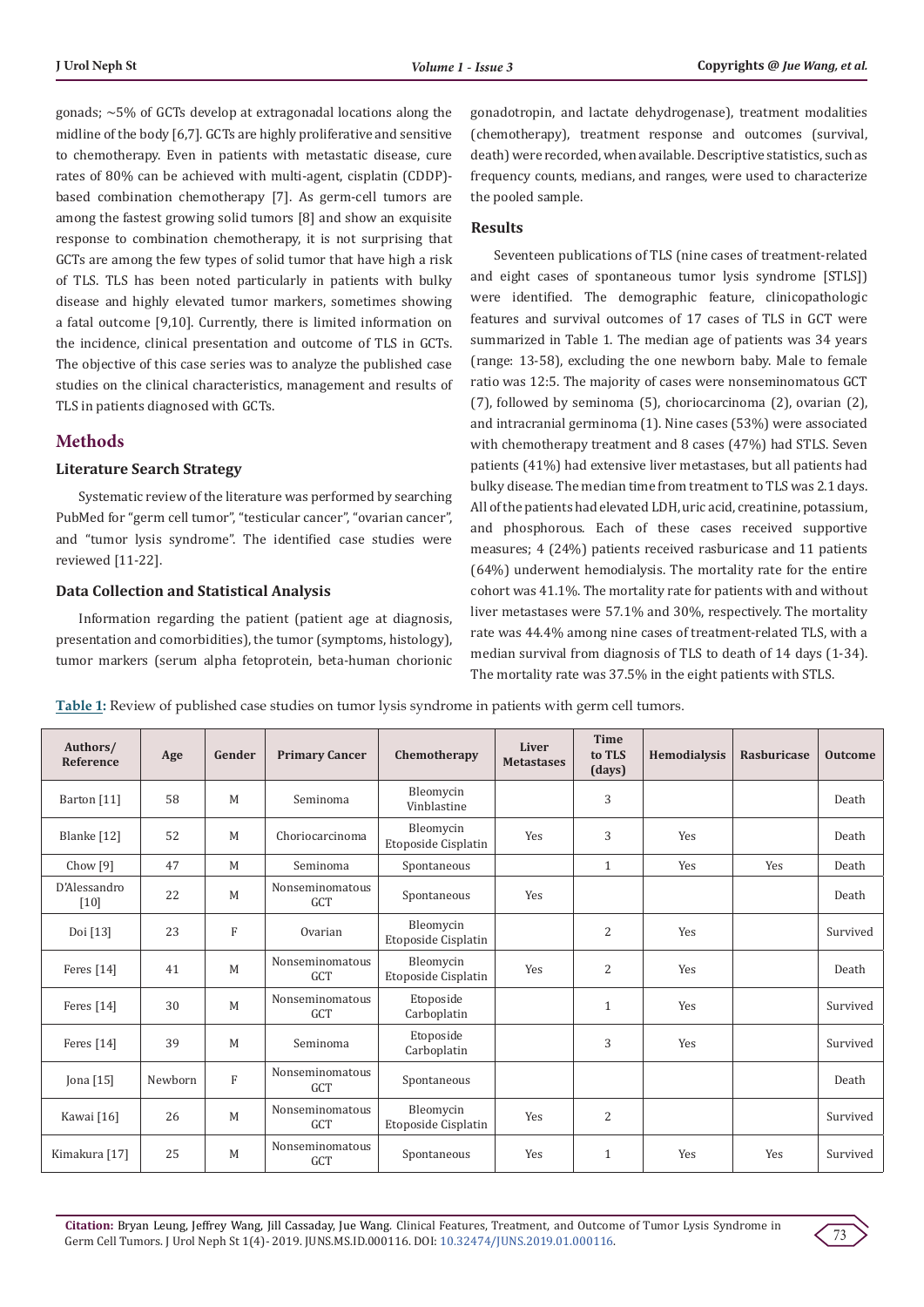| Kobatake [18]            | 37 | M            | Nonseminomatous<br><b>GCT</b> | Bleomycin<br>Etoposide<br>Cisplatin                                          | Yes | 2                         | Yes |     | Death    |
|--------------------------|----|--------------|-------------------------------|------------------------------------------------------------------------------|-----|---------------------------|-----|-----|----------|
| Murray [19]              | 13 | F            | Intracranial<br>Germinoma     | Spontaneous                                                                  |     |                           |     | Yes | Survived |
| Pentheroudakis<br>$[20]$ | 52 | M            | Seminoma                      | Spontaneous                                                                  | Yes |                           | Yes |     | Survived |
| Pentheroudakis<br>[20]   | 24 | M            | Seminoma                      | Spontaneous                                                                  |     |                           | Yes |     | Survived |
| Schuman [21]             | 17 | $\mathbf{F}$ | Choriocarcinoma               | Etoposide<br>Methotrexate<br>Dactinomycin<br>Cyclophosphamide<br>Vincristine |     | $\blacktriangleleft$<br>л |     | Yes | Survived |
| VanHise [22]             | 40 | F            | Ovarian                       | Spontaneous                                                                  |     | $\blacktriangleleft$      | Yes |     | Survived |

## **Discussion**

TLS occurs as a result of rapid cancer cell lysis during treatments for hematologic malignancies and select solid tumors. Without aggressive preventive and management measures, TLS can result in serious complications, including death. Historically, solid tumors were considered low risk for developing TLS, whereas TLS was more associated with hematologic cancers. In a study of 132 cases of TLS in solid tumors [1,2], we found that TLS can occur in any type of cancer that has a high tumor burden and is sensitive to chemotherapy or radiotherapy. In our study, we identified 17 cases (12%) of TLS in solid tumors that involved GCT. As germcell tumors are among the fastest growing solid tumors [8] and show an exquisite response to combination chemotherapy, it is not surprising that GCTs are among the few solid tumors with a high risk of TLS, especially in patients with bulky disease and highly elevated tumor markers.

GCTs are highly curable and even a majority of patients with metastatic GCTs may expect to be cured [7]. The high cure rates of GCTS are due to their high sensitivity to chemotherapy, which was thought to be related to several factors. Tp53 alteration, a frequent finding in cancers in general, has implications for chemotherapy resistance and is not commonly seen in GCTs [23]. A recent study demonstrated another key to chemo-sensitivity of GCTs appear to lie in their stem cells, which are more sensitive to chemotherapy

than stem cells in non-GCT cancers [24]. In Table 2 [25-27], we compare the clinical features and outcomes of TLS in GCTs, renal cell carcinoma, prostate and urothelial cancer. One notable finding is the high rate of spontaneous tumor lysis syndrome (STLS) in GCTs. Almost half of the patients (8/17, 47%) experienced STLS, in contrast to the lower rates of STLS in other solid tumors. The high propensity of STLS in GCTs may be related to the highly proliferative nature of these tumors. Another important finding is the difference in mortality rates among genitourinary tumors. Although GCTs have the most cases of TLS, they have the lowest mortality rate for STLS and treatment-related TLS amongst these four cancers; a total of 7 patients (41%) with GCTs died after being diagnosed with TLS. One possible reason for the lower mortality of TLS in GCTs is that patients with GCTs are generally younger than patients with other genitourinary tumors. The median age of patients with GCTs and TLS was about half that of patients with other genitourinary tumors and TLS. Older age is associated with more comorbidities, likely contributing to the higher mortality rate in non-germ cell genitourinary tumors. Secondly, the increased awareness of TLS risk in patients with GCTs may contribute to better prognosis. On the other hand, physicians do not routinely consider TLS as a diagnostic possibility for non-germ cell genitourinary tumors nor treat prophylactically. Nevertheless, the mortality rate of TLS in GCTs remains unacceptable and further research into pathophysiology of fatal TLS is warranted.

**Table 2:** Review of tumor lysis syndrome in patients with germ cell tumor, renal cell carcinoma, prostate cancer, and urothelial cancer.

| Cancer                                 | <b>Median Age</b><br>(Range) | <b>Total</b> | <b>Spontaneous TLS</b> | Treatment-<br><b>Related TLS</b> | <b>Mortality from</b><br><b>STLS</b> | <b>Mortality from</b><br>Treatment-<br><b>Related TLS</b> |
|----------------------------------------|------------------------------|--------------|------------------------|----------------------------------|--------------------------------------|-----------------------------------------------------------|
| Germ Cell Tumor                        | 34 (13-58)                   | 17           | 8(47%)                 | 9(53%)                           | $3/8$ (37.5%)                        | $4/9(44.4\%)$                                             |
| Renal Cell<br>Carcinoma <sup>[3]</sup> | $60(45-88)$                  | 10           | $3(30\%)$              | 7(70%)                           | $3/3(100\%)$                         | 4/7(57%)                                                  |
| Prostate [4]                           | $69(53-80)$                  | 14           | $8(57.1\%)$            | $6(42.9\%)$                      | $3/8$ (37.5%)                        | $6/6(100\%)$                                              |
| Urothelial [25-27]                     | 73 (67-77)                   |              | $0(0\%)$               | $3(100\%)$                       |                                      | $2/3(66.7\%)$                                             |

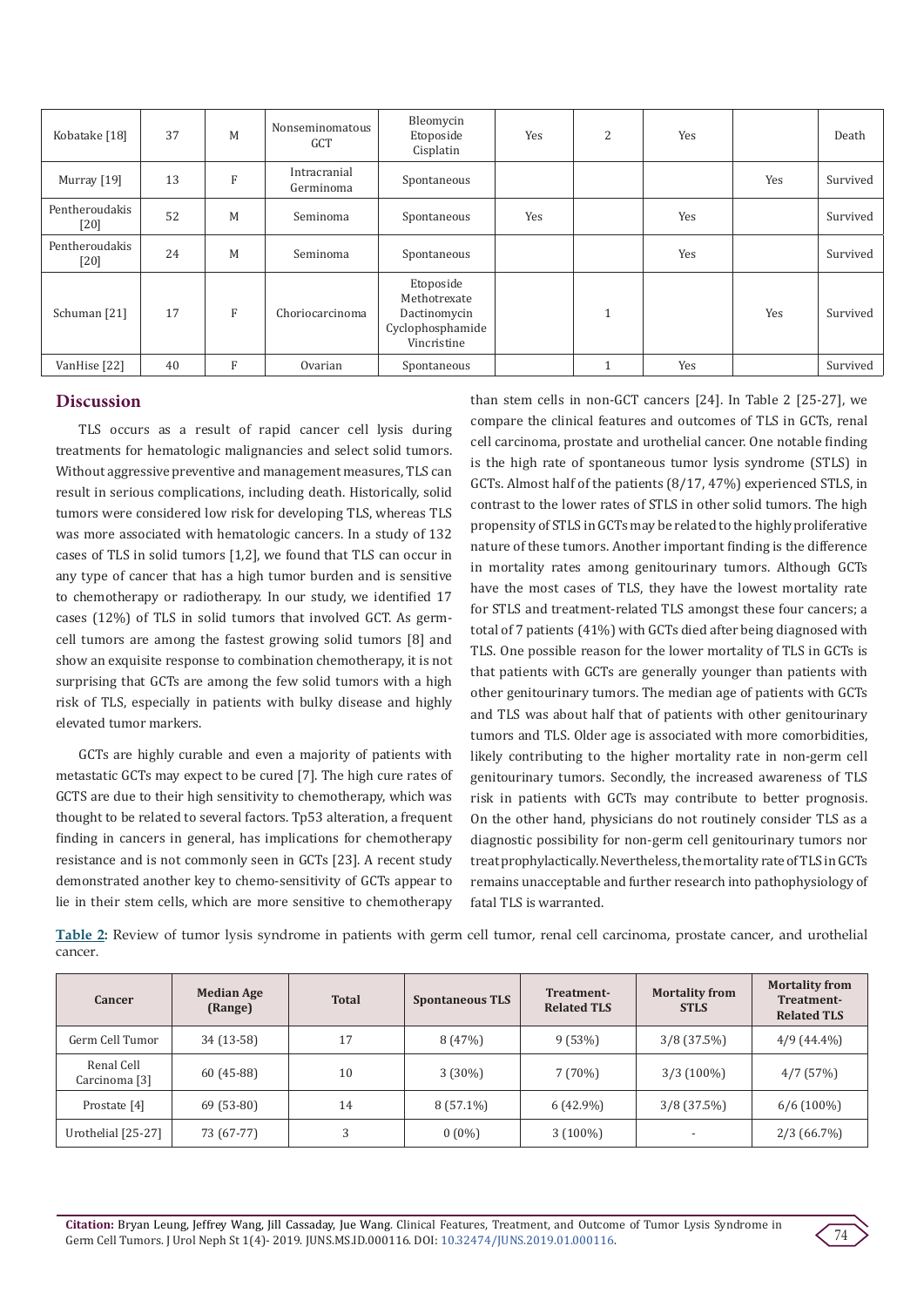Our case series highlights a rare but potential life-threatening oncological emergency of GCTs. As there will never be randomized trials elucidating the optimal management of TLS, our findings underscore the importance of real-world data to provide a better understanding of the prevention and treatment of this complication. It is our hope that the information presented here can raise awareness among community physicians to the detection and management of TLS in GCTs. Since all fatal TLS occurred during the first cycle of chemotherapy, a dose modification in the first cycle of chemotherapy can be considered in the high risks of TLS. However, the optimal management of TLS will require a better understanding of the underlying pathophysiology of the lethal form of TLS.

#### **Conclusion**

Our current case series consists of the largest reported cohort of TLS in GCTs. Our study provides the most current information regarding the clinical features and outcome of TLS in GCTs. There is an urgent need for better understanding of lethal TLS and for the development of optimal multidisciplinary management strategies for this rare, but potentially fatal oncologic emergency.

#### **References**

- 1. Wang JF, Harmon J, Allen S, Cassaday J, Ruvinov K, et al. (2015) Older age and liver metastases predict poor prognosis of Tumor Lysis Syndrome in Solid Tumor. In: Wang J (Eds.), Top 25 Contributions on Cancer Research. Avid Science Borsigstr. 9, 10115 Berlin, Berlin, Germany.
- 2. [Harmon J, Allen S, Cassaday J, Ruvinov K, Stoyanova D \(2018\) Liver](http://ascopubs.org/doi/abs/10.1200/JCO.2018.36.15_suppl.e18766)  [Metastasis is an Independent Predictor for Mortality in Patients Who](http://ascopubs.org/doi/abs/10.1200/JCO.2018.36.15_suppl.e18766)  [Developed Tumor Lysis Syndrome: Analysis of 132 Patients with Solid](http://ascopubs.org/doi/abs/10.1200/JCO.2018.36.15_suppl.e18766)  [Tumors. J Clin Oncol 36\(15s\): e18766.](http://ascopubs.org/doi/abs/10.1200/JCO.2018.36.15_suppl.e18766)
- 3. [Allen S, William A, Cassaday J, Wang J \(2018\) Renal Cell Carcinoma with](https://scientificliterature.org/Urology/Urology-18-119.pdf)  [Extensive Rhabdoid Features: Case Report of Spontaneous Tumor Lysis](https://scientificliterature.org/Urology/Urology-18-119.pdf)  [Syndrome and Review of Literature. Urol Res Ther J 2\(1\): 119.](https://scientificliterature.org/Urology/Urology-18-119.pdf)
- 4. [Wang J \(2018\) Tumor Lysis Syndrome Associated with Prostate Cancer:](https://symbiosisonlinepublishing.com/criticalcare-diagnostic-management/criticalcare-diagnostic-management02.pdf)  [An Under-recognized Oncologic Emergency. J Emerg Crit Care Diagn](https://symbiosisonlinepublishing.com/criticalcare-diagnostic-management/criticalcare-diagnostic-management02.pdf)  [Manag 1\(1\): 1-3.](https://symbiosisonlinepublishing.com/criticalcare-diagnostic-management/criticalcare-diagnostic-management02.pdf)
- 5. [Harmon J, Allen S, Cassaday J, Ruvinov K, Stoyanova D \(2018\) The](https://scienceforecastoa.com/Articles/JORF-V1-E2-1009.pdf)  [Clinical Features, Treatment, Outcome and Prognosis of Spontaneous](https://scienceforecastoa.com/Articles/JORF-V1-E2-1009.pdf)  [Tumor Lysis Syndrome in Solid Tumor. J Oncol Res Forecast 1\(2\): 1009.](https://scienceforecastoa.com/Articles/JORF-V1-E2-1009.pdf)
- 6. [Hainsworth JD, Greco FA \(1992\) Extragonadal germ cell tumors and](https://www.ncbi.nlm.nih.gov/pubmed/1313190)  [unrecognized germ cell tumors. Semin Oncol 19\(2\): 119-127.](https://www.ncbi.nlm.nih.gov/pubmed/1313190)
- 7. [Motzer RJ, Agarwal N, Beard C, Bolger GB, Boston B \(2009\) NCCN Clinical](https://www.ncbi.nlm.nih.gov/pubmed/19555582)  [Practice Guidelines in Oncology: Testicular Cancer. J Natl Compr Canc](https://www.ncbi.nlm.nih.gov/pubmed/19555582)  [Netw 7\(6\): 672-693.](https://www.ncbi.nlm.nih.gov/pubmed/19555582)
- 8. [Charbit A, Malaise E, and Tubiana M \(1971\) Relation between the](https://www.sciencedirect.com/science/article/pii/0014296471900739)  [pathological nature and the growth rate of human tumors. European](https://www.sciencedirect.com/science/article/pii/0014296471900739)  [Journal of Cancer 7\(4\): 307-315.](https://www.sciencedirect.com/science/article/pii/0014296471900739)
- 9. [Chow M, Yuwono A, Tan R \(2016\) Tumour lysis syndrome: A rare acute](https://www.ncbi.nlm.nih.gov/pmc/articles/PMC5730751/)  [presentation of locally advanced testicular cancer-Case report and](https://www.ncbi.nlm.nih.gov/pmc/articles/PMC5730751/)  [review of literature. Asian Journal of Urology 3\(1\): 49-52.](https://www.ncbi.nlm.nih.gov/pmc/articles/PMC5730751/)
- 10. [D Alessandro V, Greco A, Clemente C \(2019\) Severe Spontaneous Acute](https://www.ncbi.nlm.nih.gov/pubmed/21388073)  [Tumor Lysis Syndrome and Hypoglycemia in Patient with Germ Cell](https://www.ncbi.nlm.nih.gov/pubmed/21388073)  [Tumor. Tumori Journal 96\(6\): 1040-1043.](https://www.ncbi.nlm.nih.gov/pubmed/21388073)
- 11. [Barton J \(1989\) Tumor lysis syndrome in nonhematopoietic neoplasms.](https://onlinelibrary.wiley.com/doi/abs/10.1002/1097-0142%2819890801%2964%3A3%3C738%3A%3AAID-CNCR2820640328%3E3.0.CO%3B2-Z) [Cancer 64\(3\): 738-740.](https://onlinelibrary.wiley.com/doi/abs/10.1002/1097-0142%2819890801%2964%3A3%3C738%3A%3AAID-CNCR2820640328%3E3.0.CO%3B2-Z)
- 12. Blanke C, Hemmer P and Witte R (2000) Acute Tumor Lysis Syndrome with Choriocarcinoma. South Med J 93(9): 916-919.
- 13. [Doi M, Okamoto Y, Yamauchi M \(2011\) Bleomycin-induced pulmonary](https://www.ncbi.nlm.nih.gov/pubmed/22127348) [fibrosis after tumor lysis syndrome in a case of advanced yolk sac tumor](https://www.ncbi.nlm.nih.gov/pubmed/22127348) [treated with bleomycin, etoposide and cisplatin \(BEP\) chemotherapy.](https://www.ncbi.nlm.nih.gov/pubmed/22127348) [International Journal of Clinical Oncology 17\(5\): 528-531.](https://www.ncbi.nlm.nih.gov/pubmed/22127348)
- 14. [Feres G, Soares M, Salluh J \(2008\) Severe acute tumor lysis syndrome in](http://www.indianjurol.com/article.asp?issn=0970-1591;year=2008;volume=24;issue=4;spage=555;epage=557;aulast=Feres) [patients with germ-cell tumors. Indian Journal of Urology 24\(4\): 555-](http://www.indianjurol.com/article.asp?issn=0970-1591;year=2008;volume=24;issue=4;spage=555;epage=557;aulast=Feres) [557.](http://www.indianjurol.com/article.asp?issn=0970-1591;year=2008;volume=24;issue=4;spage=555;epage=557;aulast=Feres)
- 15. [Jona J \(1999\) Progressive Tumor Necrosis and Lethal Hyperkalemia in](https://www.ncbi.nlm.nih.gov/pubmed/10685309) [a Neonate with Sacrococcygeal Teratoma \(SCT\) Journal of Perinatology](https://www.ncbi.nlm.nih.gov/pubmed/10685309) [19\(7\): 538-540.](https://www.ncbi.nlm.nih.gov/pubmed/10685309)
- 16. [Kawai K, Takaoka E, Naoi M \(2006\) A Case of Metastatic Testicular](https://academic.oup.com/jjco/article/36/10/665/924993) [Cancer Complicated by Tumour Lysis Syndrome and Choriocarcinoma](https://academic.oup.com/jjco/article/36/10/665/924993) [Syndrome. Japanese Journal of Clinical Oncology 36\(10\): 665-667.](https://academic.oup.com/jjco/article/36/10/665/924993)
- 17. [Kimakura M, Abe T, Nagahara A \(2016\) Metastatic testicular cancer](https://www.ncbi.nlm.nih.gov/pmc/articles/PMC4777219/) [presenting with liver and kidney dysfunction treated with modified](https://www.ncbi.nlm.nih.gov/pmc/articles/PMC4777219/) [BEP chemotherapy combined with continuous hemodiafiltration and](https://www.ncbi.nlm.nih.gov/pmc/articles/PMC4777219/) [rasburicase. Anti-Cancer Drugs 27\(4\): 364-368.](https://www.ncbi.nlm.nih.gov/pmc/articles/PMC4777219/)
- 18. [Kobatake K, Kato M, Mita K \(2015\) Advanced testicular cancer associated](https://europepmc.org/abstract/med/25737760) [with life-threatening tumour lysis syndrome and choriocarcinoma](https://europepmc.org/abstract/med/25737760) [syndrome. Canadian Urological Association Journal 9\(1-2\): 62.](https://europepmc.org/abstract/med/25737760)
- 19. [Murray M, Metayer L, Mallucci C \(2011\) Intra-abdominal metastasis of](https://www.tandfonline.com/doi/abs/10.3109/02688697.2011.566383) [an intracranial germinoma via ventriculo-peritoneal shunt in a 13-year](https://www.tandfonline.com/doi/abs/10.3109/02688697.2011.566383)[old female. British Journal of Neurosurgery 25\(6\): 747-749.](https://www.tandfonline.com/doi/abs/10.3109/02688697.2011.566383)
- 20. [Pentheroudakis G, O Neill V, Vasey P \(2001\) Spontaneous acute tumour](https://www.ncbi.nlm.nih.gov/pubmed/11680837) [lysis syndrome in patients with metastatic germ cell tumours. Supportive](https://www.ncbi.nlm.nih.gov/pubmed/11680837) [Care in Cancer 9\(7\): 554-557.](https://www.ncbi.nlm.nih.gov/pubmed/11680837)
- 21. [Schuman S, Pearson J, Lucci J \(2010\) Metastatic gestational trophoblastic](https://www.ncbi.nlm.nih.gov/pubmed/21043373) [neoplasia complicated by tumor lysis syndrome, heart failure, and](https://www.ncbi.nlm.nih.gov/pubmed/21043373) [thyrotoxicosis: a case report. The Journal of Reproductive Medicine](https://www.ncbi.nlm.nih.gov/pubmed/21043373) [55\(9-10\): 441-444.](https://www.ncbi.nlm.nih.gov/pubmed/21043373)
- 22. [VanHise K, Swailes A, Roche M \(2017\) Tumor lysis syndrome in a patient](https://pennstate.pure.elsevier.com/en/publications/tumor-lysis-syndrome-in-a-patient-with-ovarian-yolk-sac-tumor) [with ovarian yolk sac tumor. Gynecologic Oncology Reports 22: 92-93.](https://pennstate.pure.elsevier.com/en/publications/tumor-lysis-syndrome-in-a-patient-with-ovarian-yolk-sac-tumor)
- 23. Lutzker SG (1998) p53 tumour suppressor gene and germ cell neoplasia. APMIS 106: 85-89.
- 24. [Pierpont TM, Lyndaker AM, Anderson CM \(2017\) Chemotherapy-](https://www.ncbi.nlm.nih.gov/pmc/articles/PMC5695237/)[Induced Depletion of OCT4-Positive Cancer Stem Cells in a Mouse Model](https://www.ncbi.nlm.nih.gov/pmc/articles/PMC5695237/) [of Malignant Testicular Cancer. Cell Rep 21\(7\): 1896-1909.](https://www.ncbi.nlm.nih.gov/pmc/articles/PMC5695237/)
- 25. [Wang J, Ruvinov K, Cassaday J \(2017\) Acute Tumor Lysis Syndrome after](http://www.aclr.com.es/clinical-research/acute-tumor-lysis-syndrome-after-cisplatin-and-gemcitabine-for-treatment-of-urothelial-carcinoma-of-the-renal-pelvis-case-report-a.php?aid=18992) [Cisplatin and Gemcitabine for Treatment of Urothelial Carcinoma of the](http://www.aclr.com.es/clinical-research/acute-tumor-lysis-syndrome-after-cisplatin-and-gemcitabine-for-treatment-of-urothelial-carcinoma-of-the-renal-pelvis-case-report-a.php?aid=18992) [Renal Pelvis: Case Report and Review of Literature. Ann Clin Lab Res](http://www.aclr.com.es/clinical-research/acute-tumor-lysis-syndrome-after-cisplatin-and-gemcitabine-for-treatment-of-urothelial-carcinoma-of-the-renal-pelvis-case-report-a.php?aid=18992) [5\(2\): 165-168.](http://www.aclr.com.es/clinical-research/acute-tumor-lysis-syndrome-after-cisplatin-and-gemcitabine-for-treatment-of-urothelial-carcinoma-of-the-renal-pelvis-case-report-a.php?aid=18992)
- 26. [Lin CJ, Lim KH, Cheng YC, Chen HH, Wu CJ \(2007\) Tumor lysis syndrome](https://www.ncbi.nlm.nih.gov/pubmed/17917099) [after treatment with gemcitabine for metastatic transitional cell](https://www.ncbi.nlm.nih.gov/pubmed/17917099) [carcinoma. Med Oncol 24\(4\): 455-457.](https://www.ncbi.nlm.nih.gov/pubmed/17917099)
- 27. [Brunnhoelzl D, Weed M, Trepet R, Wang J \(2017\) Tumor Lysis Syndrome](http://www.acanceresearch.com/cancer-research/tumor-lysis-syndrome-following-a-single-atezolizumab-infusion-for-metastatic-urothelial-carcinoma-involving-both-upper-and-lower-t.pdf) [Following a Single Atezolizumab Infusion for Metastatic Urothelial](http://www.acanceresearch.com/cancer-research/tumor-lysis-syndrome-following-a-single-atezolizumab-infusion-for-metastatic-urothelial-carcinoma-involving-both-upper-and-lower-t.pdf) [Carcinoma Involving both Upper and Lower Tract. Archives in Cancer](http://www.acanceresearch.com/cancer-research/tumor-lysis-syndrome-following-a-single-atezolizumab-infusion-for-metastatic-urothelial-carcinoma-involving-both-upper-and-lower-t.pdf) [Research 5\(1\): 127.](http://www.acanceresearch.com/cancer-research/tumor-lysis-syndrome-following-a-single-atezolizumab-infusion-for-metastatic-urothelial-carcinoma-involving-both-upper-and-lower-t.pdf)